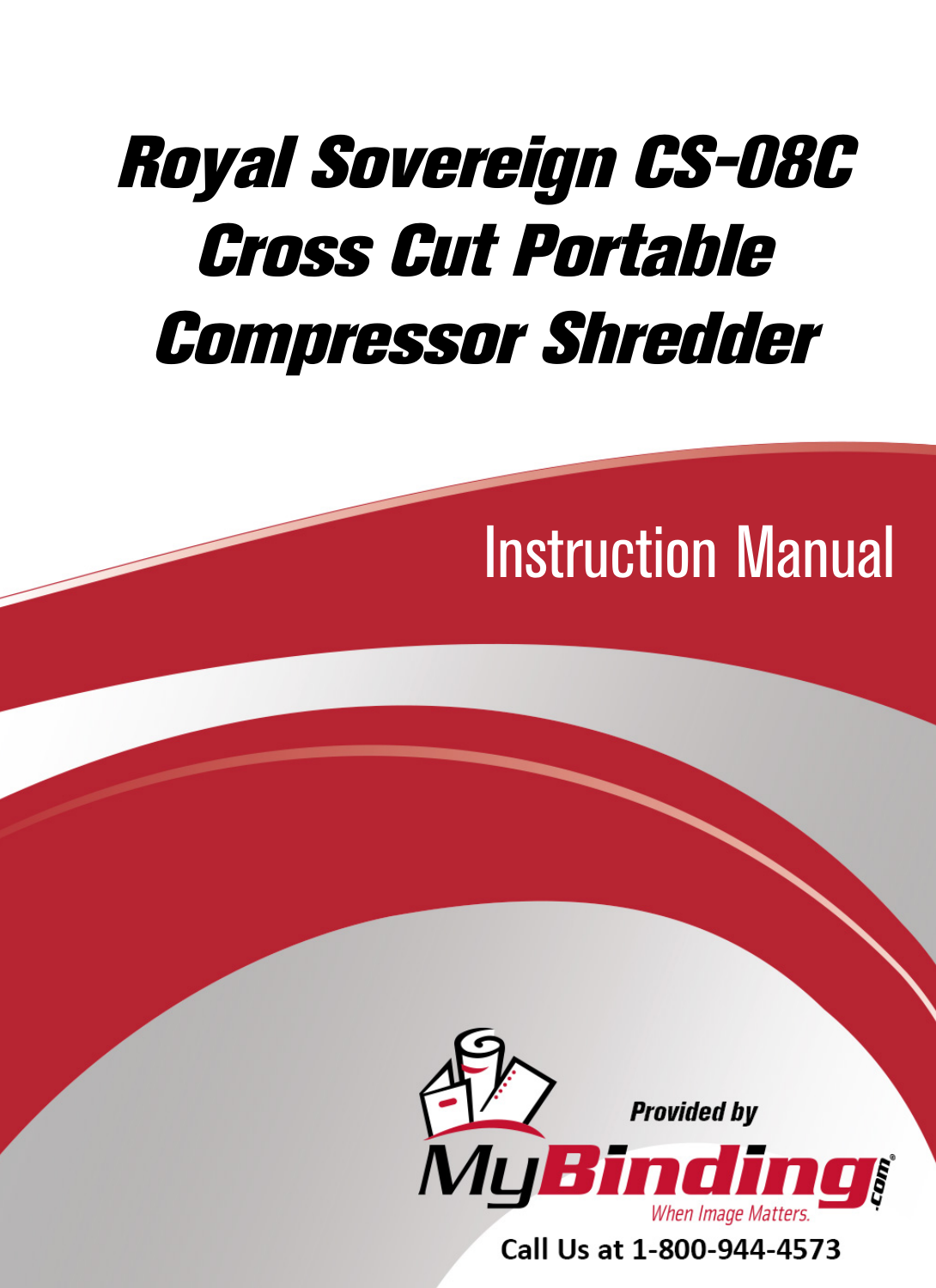

# **Owner's Manual**



Because our products are subject to continuous improvement, RS Canada reserves the right to modify product design and specifications without notice and without incurring any obligation. E&OE

# **COMPRESS-IT CROSS CUT 8 SHEET**

Please read and retain these instructions. To register your product, please go to www.royalsovereign.ca

**www.royalsovereign.com**

### **Royal Sovereign International, Inc.**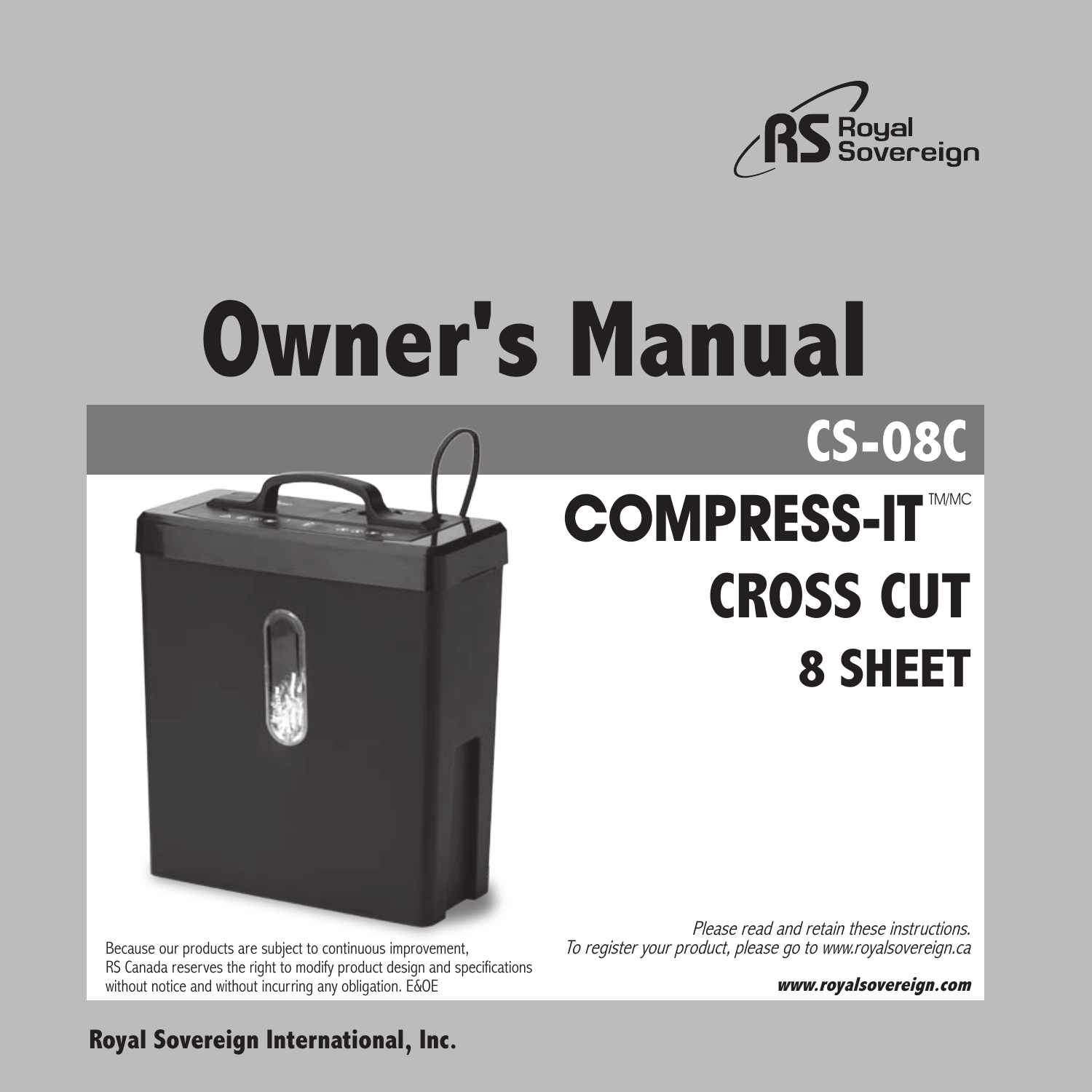

# **SAFETY INSTRUCTIONS**

The safety recommendations outlined in this section should be read and understood before operating this machine. When using this machine follow these basic safety precautions to reduce risk of fire, electric shock or injury. Keep this information for future reference.

#### **SAFETY HAZARDS**

Safety hazards are depicted in the following images:

\*For your safety, please be aware and take notice of all safety hazards.



| Only operate machine with indicated power supply.<br>Do not alter any distributing wires. This may cause a fire or an electric shock.                                                                                                                                                                                                                                                                              |                                                                                                                                                                     |  |
|--------------------------------------------------------------------------------------------------------------------------------------------------------------------------------------------------------------------------------------------------------------------------------------------------------------------------------------------------------------------------------------------------------------------|---------------------------------------------------------------------------------------------------------------------------------------------------------------------|--|
| Do not operate the machine near any flammables or heat-sensitive materials. This may cause a fire or internal damage to the<br>shredder.                                                                                                                                                                                                                                                                           |                                                                                                                                                                     |  |
| Avoid placing the machine near the following areas:<br>• a heat or fire-prone area such as a stove or a humidifier<br>• an area with high humidity<br>• an area prone to gas leaks<br>• an area that is exposed to direct sunlight<br>• an area that is dusty or incurs vibrations<br>• an area that is not level or is on an incline<br>This may cause a fire, electric shock, or internal damage to the shredder |                                                                                                                                                                     |  |
|                                                                                                                                                                                                                                                                                                                                                                                                                    | Do not put any materials on top of the machine.                                                                                                                     |  |
| © ‡                                                                                                                                                                                                                                                                                                                                                                                                                | When moving the shredder, turn the machine off and remove the power cord from the outlet. A damaged power cord or plug may<br>cause a fire or electric shock.       |  |
|                                                                                                                                                                                                                                                                                                                                                                                                                    | Keep the machine out of reach from small children.<br>Do not handle the plug with wet hands.<br>This may cause an electric shock.<br>This may cause serious injury. |  |
|                                                                                                                                                                                                                                                                                                                                                                                                                    | Do not disassemble, repair, or alter the machine. Contact a qualified electrician or the Service department.<br>This may cause a fire or electric shock.            |  |

 $\left[2\right]$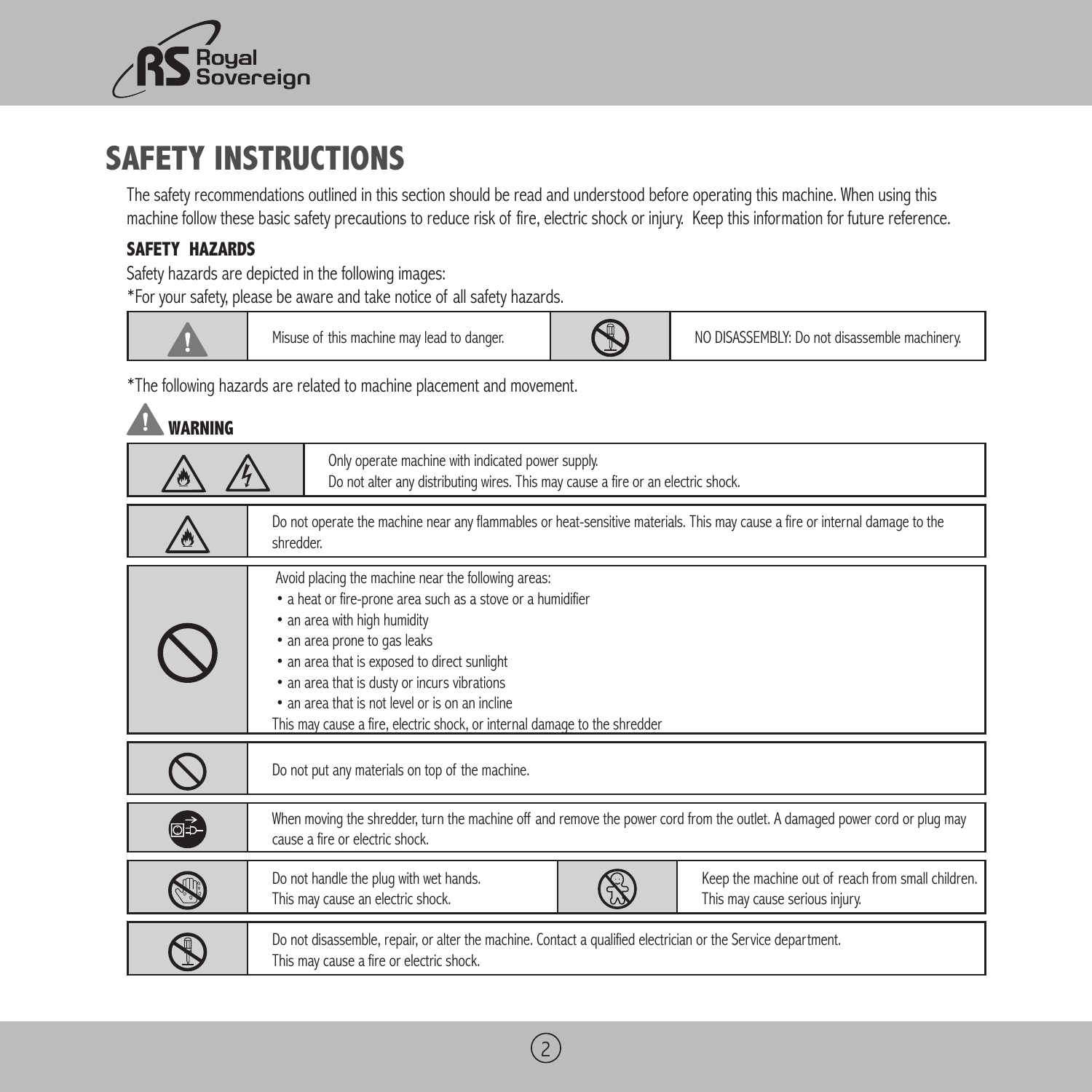|                | Do not place any liquids on the machine.<br>Keep aerosol products away.<br>This may cause a fire or electric shock.                                                                                                                                                                                                                                                                                                                                              |  |
|----------------|------------------------------------------------------------------------------------------------------------------------------------------------------------------------------------------------------------------------------------------------------------------------------------------------------------------------------------------------------------------------------------------------------------------------------------------------------------------|--|
|                | Do not damage, alter, or transform the power cord or plug. Do not place any heavy objects on the power cord.<br>Do not pull or bend the cord forcibly. A damaged power cord or plug may cause a fire or electric shock.                                                                                                                                                                                                                                          |  |
|                | Do not block the top of the machine. This may cause a fire or a malfunction.<br>Do not use any flammable materials when cleaning the machine. This may cause a fire.                                                                                                                                                                                                                                                                                             |  |
|                | Do not operate the machine if the power cord or plug becomes stained by any substance or chemicals. In this case, turn off the<br>machine and unplug the power cord from the outlet. Contact the Service department.<br>Do not disassemble or repair the machine yourself. This can cause a fire or electric shock.                                                                                                                                              |  |
| <b>CAUTION</b> |                                                                                                                                                                                                                                                                                                                                                                                                                                                                  |  |
|                | Do not have any personal articles hanging around the machine such as long hair, necktie, necklace, and clothing. This may cause<br>bodily injury from the machine.                                                                                                                                                                                                                                                                                               |  |
|                | Turn off the machine and unplug the power cord from the outlet before cleaning or if the machine will not be in use for a long<br>period of time. This may result in an electric shock.                                                                                                                                                                                                                                                                          |  |
|                | • Do not spray water or chemicals into the machine when cleaning. This may result in a fire or electric shock.<br>• Use the machine only for shredding.<br>• If a malfunction or other machine problem occurs, first turn off the machine.<br>Next, contact the Service department.<br>. If you smell or witness smoke coming from your machine, first turn off the machine. Next, unplug the power cord from the outlet,<br>and contact the Service department. |  |
|                | Keep children's hands away from the paper insert at all times.<br>Do not insert fingers into the shredder.                                                                                                                                                                                                                                                                                                                                                       |  |
|                | Do not insert anything other than paper, staples, CD/DVDs and credit card into the machine.                                                                                                                                                                                                                                                                                                                                                                      |  |

Do not allow any foreign materials or substances inside the shredder. This may cause a fire or bodily injury.

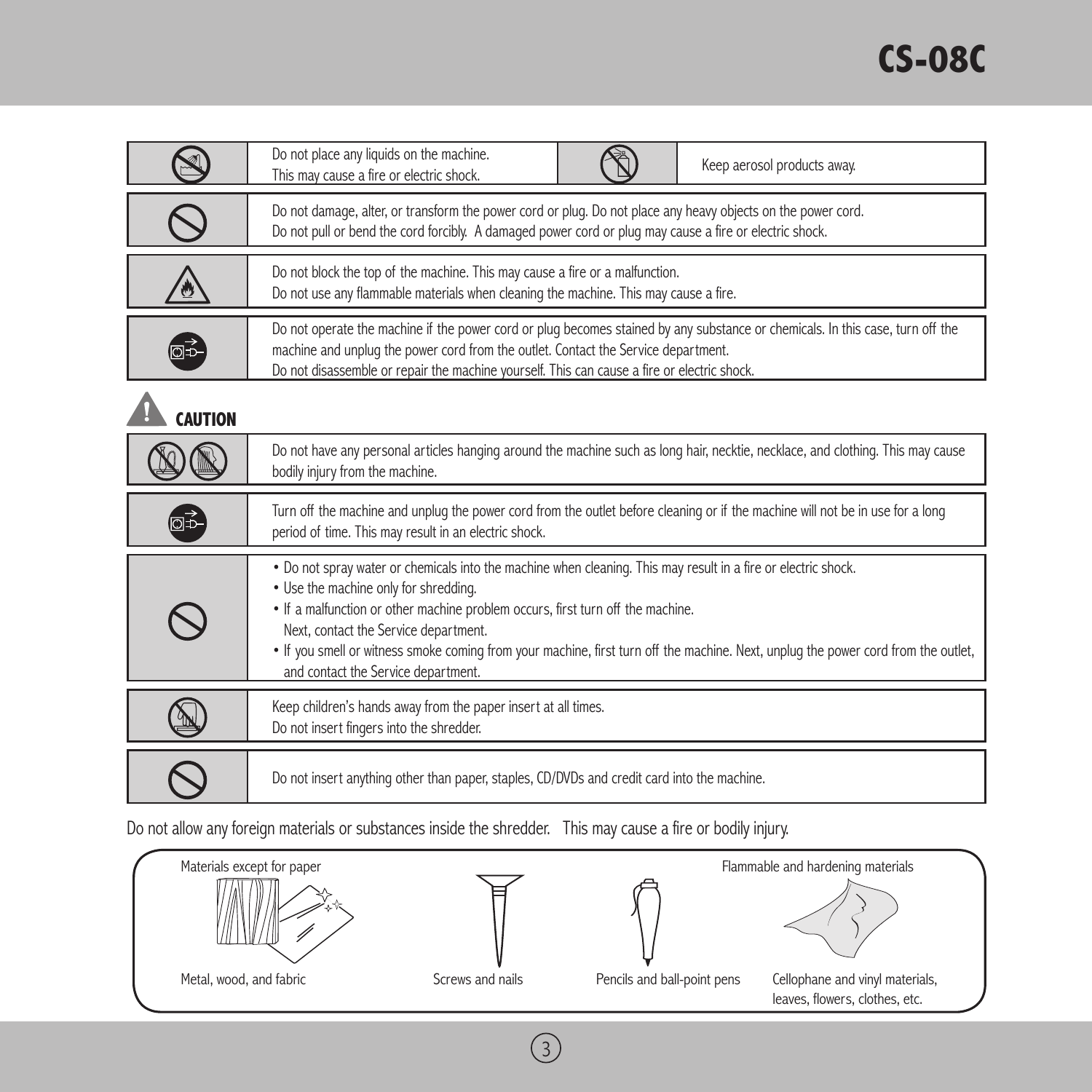

# **CONTENTS**

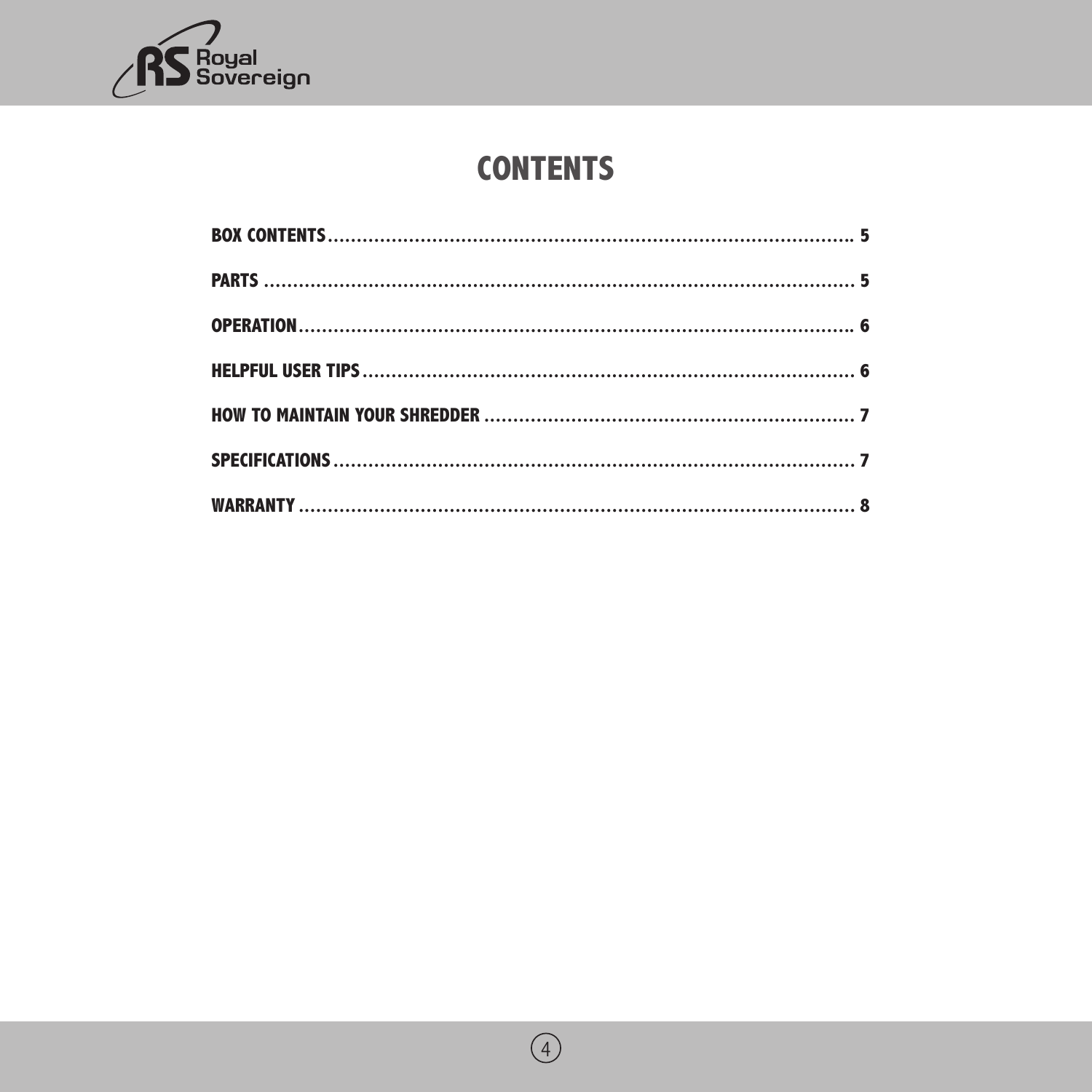# **BOX CONTENTS**

Cross Cut Shredder

# **PARTS**



 $\circledS$ 

How does the Compress-it<sup>\*\*</sup> work?



As the basket fills with waste, simply push straight down on the shredder head to compact the paper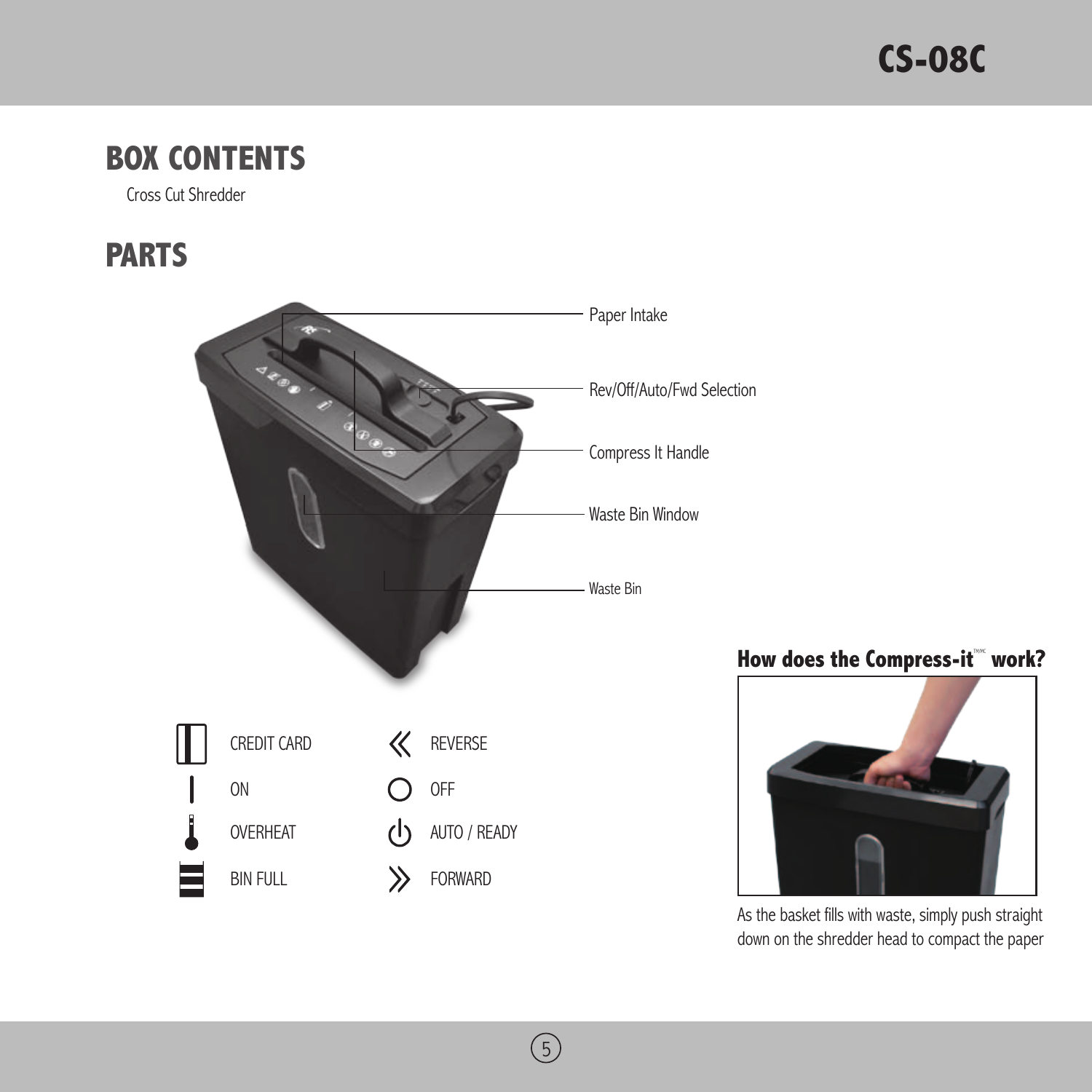

# **OPERATION**

- 1. Mount the shredder correctly to the basket.
- 2. Connect the power cord.
- 3. Move switch to AUTO.
- 4. Insert paper to begin shredding.

# **Helpful User Tips**

#### **Clearing a paper jam**

Paper jams may occur due to paper being inserted incorrectly, or the sheet capacity has been exceeded. Should this happen the switch to the REVERSE (<<) position, and remove the excess paper from the top and pull it out. TO PREVENT ANY INJURIES, DO NOT PLACE YOUR HANDS NEAR THE FEED OPENING. Once the paper is cleared, normal shredding operation can resume. If the shredder jams while in reverse, press the switch to the AUTO position and let shredder run to clear the jammed paper. If jam does not clear, slide the switch back and forth between the REV and AUTO until the jam is cleared. If the jam cannot be cleared following this procedure, unplug the unit and carefully remove the jammed paper manually.

#### **Overheating**

If your shredder overheats, the unit will automatically shut off and all functions will cease in order to protect the motor. Turn off and unplug the shredder from the outlet. Allow enough time for the motor to cool down. The shredder will not resume normal function until the temperature of the motor cools down to a safe temperature. Once cool, plug the shredder back into the outlet, turn the unit back on and resume normal operation. Make sure to empty waste basket to avoid overloading the basket and damaging the cutting mechanism.

#### **Bin Full Function**

Some shredders are equipped with a mechanical or optical Bin Full sensor. When the basket becomes full, the shredder will cease operation. Empty basket to resume operation.

#### **Emptying Basket**

Always turn the shredder off and unplug the power cord from the AC outlet before cleaning it, moving it, or emptying the wastebasket. Always keep wastebasket emptied so that the shredder's output is not impeded. Never let the wastebasket get full. This will lead to shredded material being pulled back up into the shredder and cause jams.

#### **Staples and Paperclips**

Although our shredders are safe to shred the occasional standard staple, you should remove them if possible. Also, industrial or nonstandard, large size staples must be removed. Paperclips should not be shredded at any time, as they significantly reduce the life of the shredder. Please remove staples and paperclips from paper before shredding.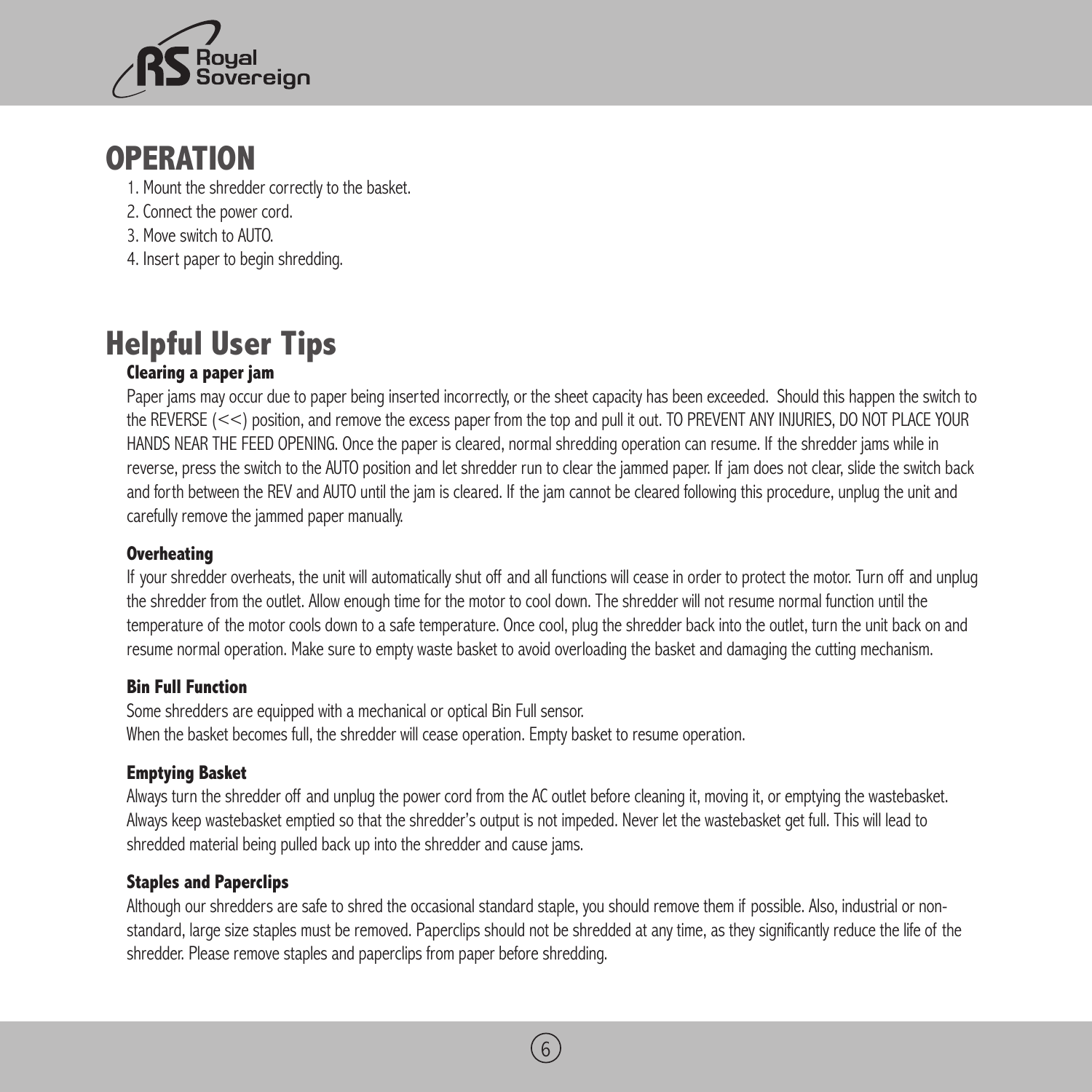# **How To Maintain Your Shredder**

#### **Lubricate Blades Regularly**

- Only use lubricants specifically designed for your shredder, such as shredder lubricant or shredder lubricant sheets.
- NEVER use spray lubricants.
- Follow directions on the shredder lubricant product package.
- Do not touch the cutting surface.
- Continue to recycle waste paper in a normal manner.

#### **When Using Shredder Lubricant Sheets**

Never tear or open a shredder lubricant sheet. Please, empty waste basket prior to use. Shred one shredder lubricant sheet by feeding sheet in the direction on the arrows, directly into the paper feed entrance as per the instructions that came with your shredder. After shredding the lubricant sheet completely, run the shredder in reverse for 10 seconds for optimal performance. Align the first lubricant sheet to the left of the shredder throat. The next time you use a shredder lubricant sheet align the pouch to the right of the shredder throat. Continue to alternate between aligning the pouches to the left and right to ensure the entire cutting mechanism remains well lubricated. Re-lubricate your shredder by shredding a lubrication sheet after 30 minutes of shredding or a minimum of twice per month to maintain maximum performance.

# **SPECIFICATIONS**

| <b>Model</b>       | <b>CS-08C</b>                                                       |
|--------------------|---------------------------------------------------------------------|
| Shred type         | Cross cut                                                           |
| Shred capacity     | 8 sheets                                                            |
| Basket capacity    | 18.5 L (4.9 Gallons)                                                |
| Shred size         | 4mm $\times$ 33mm (0.16" $\times$ 1.30")                            |
| Noise level        | < 72dB                                                              |
| Shred speed        | 2.4m/min                                                            |
| Run Cycle time     | 2min ON / 30min OFF                                                 |
| Throat size        | 220mm (8.66")                                                       |
| Dimensions (L×W×H) | $360 \times 175 \times 434$ (mm) $(14.3" \times 6.8" \times 17.1")$ |
| Weight             | 3.8kg (8.4 lbs)                                                     |
| Voltage            | AC120V 60Hz                                                         |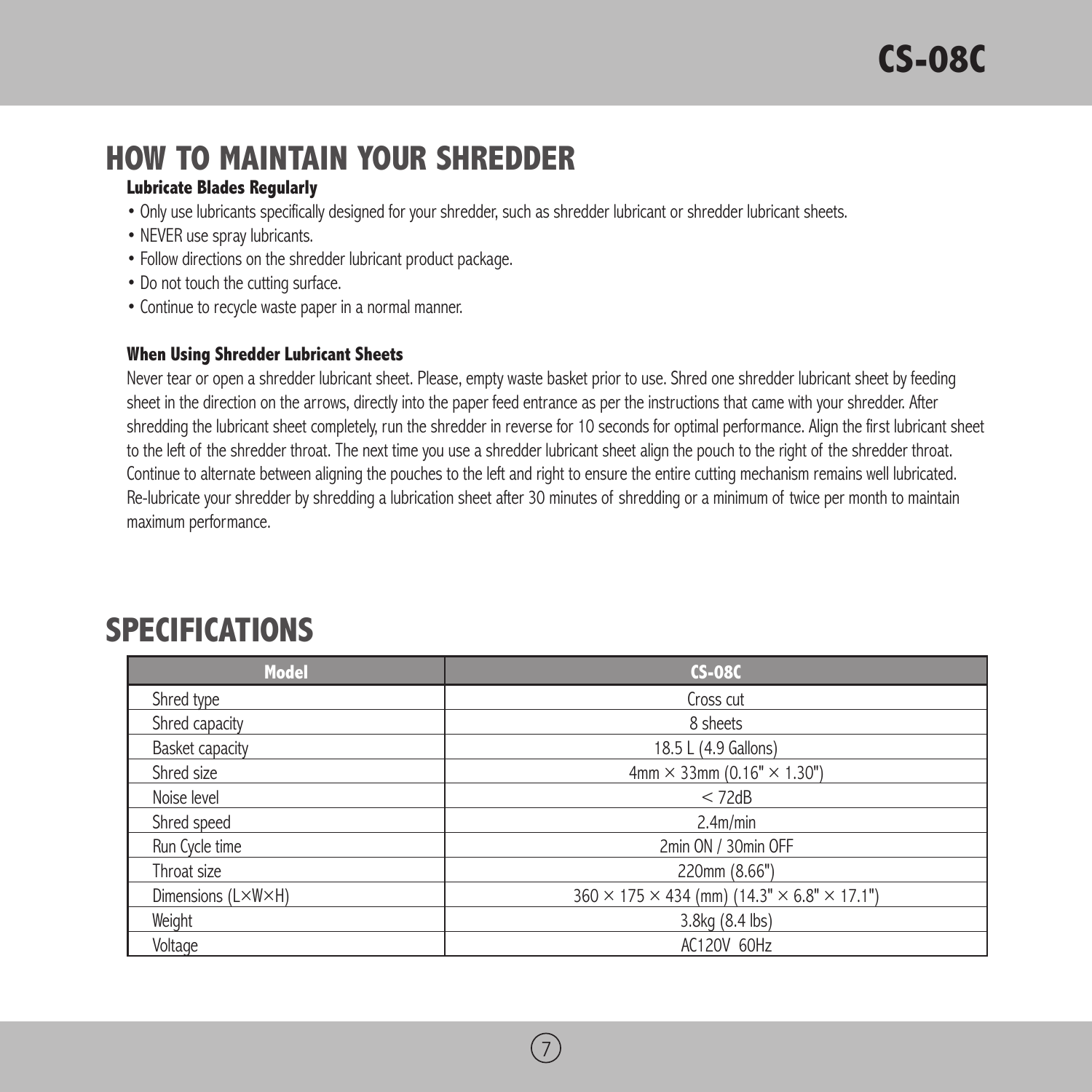

# **LIMITED ONE YEAR WARRANTY**

This warranty applies to repair or replacement of product found to be defective in material or workmanship for one year from the date of the original purchase. This warranty is extended only to the original purchaser.

This warranty does not apply to damage resulting from abuse, misuse, improper maintenance or damage that is attributable to acts of nature. Royal Sovereign International, Inc. (and its affiliated companies) is not liable for incidental or consequential damages of any nature. This limitation would not apply if you live in those areas that do not permit the exclusion or limitation of incidental or consequential damages.

Defective products for warranty repair or replacement cannot be returned without a Return Authorization number. Please go to www. royalsovereign.com USA-Customer Support Tab to make a request for an Office Product Return Authorization.

Defective products must be returned to Royal Sovereign International Consumer Return Department, freight prepaid, with proof of purchase and Return Shipping and Handling payment (check or money order). Upon repair or replacement the product will be returned to the customer.

Return defective product to the following address with a detailed description of the problem. If possible, pack in original carton. Please prepay shipping charges.

For out of warranty service or frequently asked questions please go to www.royalsovereign.com USA- Customer Support Tab.

For sales of product, parts or accessories please visit us at www.royalfulfillmentcorp.com.

For service or sales please contact your local Royal Sovereign Office:

#### **ROYAL SOVEREIGN INTERNATIONAL, INC.**

2 Volvo Drive Rockleigh, NJ 07647 USA TEL : +1) 800-397-1025 FAX : +1) 201-750-1022

#### **RS CANADA INC.**

5610 Timberlea Blvd, Mississauga Ontario L4W 4M6 CANADA TEL: +1) 905-461-1095 FAX: +1) 905-461-1096 TF: +1) 866-961-6673

### **www.royalsovereign.ca**

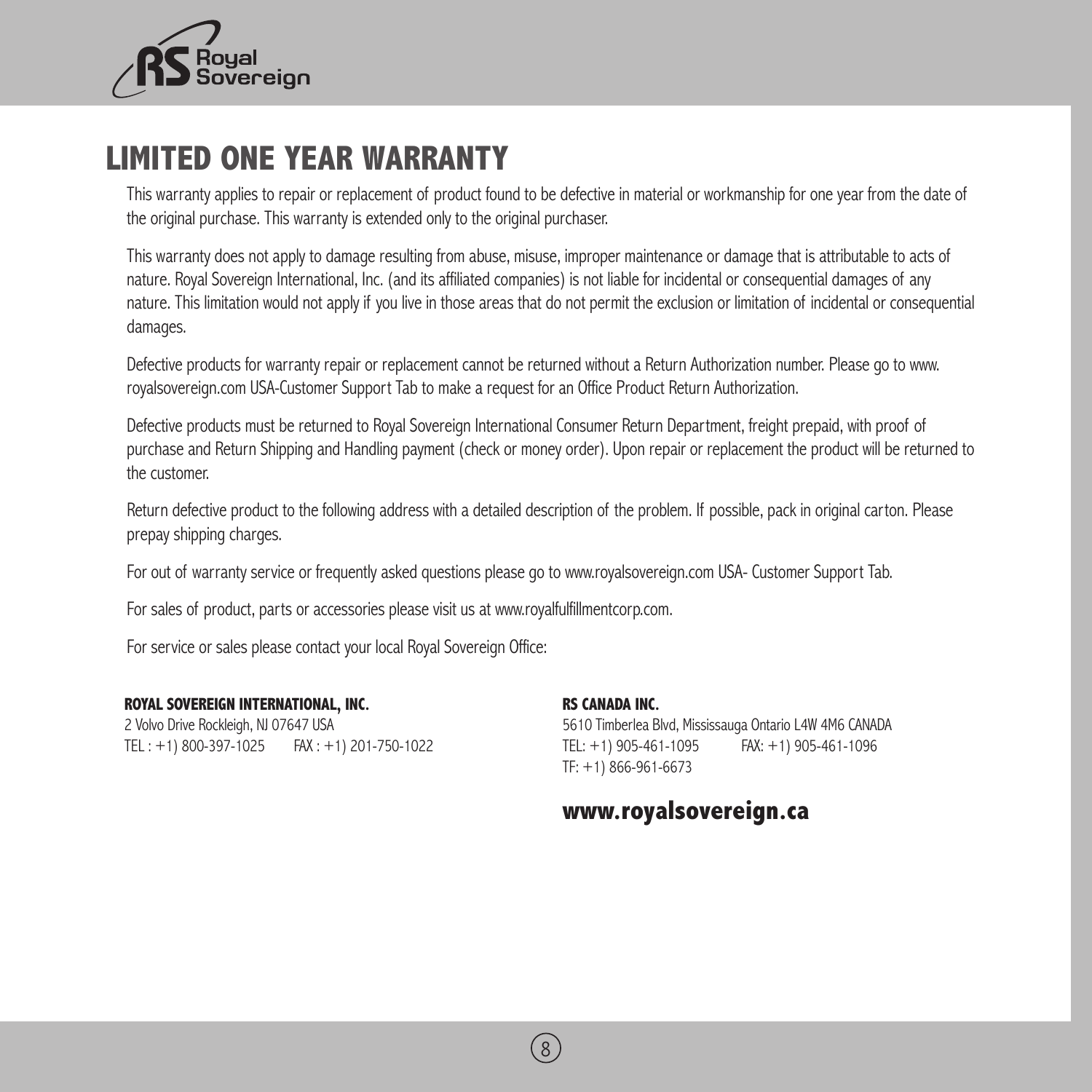

# **Guide de l'utilisateur**

![](_page_9_Picture_2.jpeg)

**CS-08C COMPRESS-IT À LACÉRATION TRANSVERSALE 8 FEUILLES**

Puisque nos produits font l'objet d'amélioration continue, RS Canada se réserve le droit de modifier la conception et les caractéristiques du produit sans préavis et sans se voir dans l'obligation d'apporter des changements. SAUF ERREUR OU OMISSION

Veuillez lire et conserver ces directives. Pour enregistrer votre produit, allez à l'adresse : www.royalsovereign.ca

**www.royalsovereign.com**

### **Royal Sovereign International, Inc.**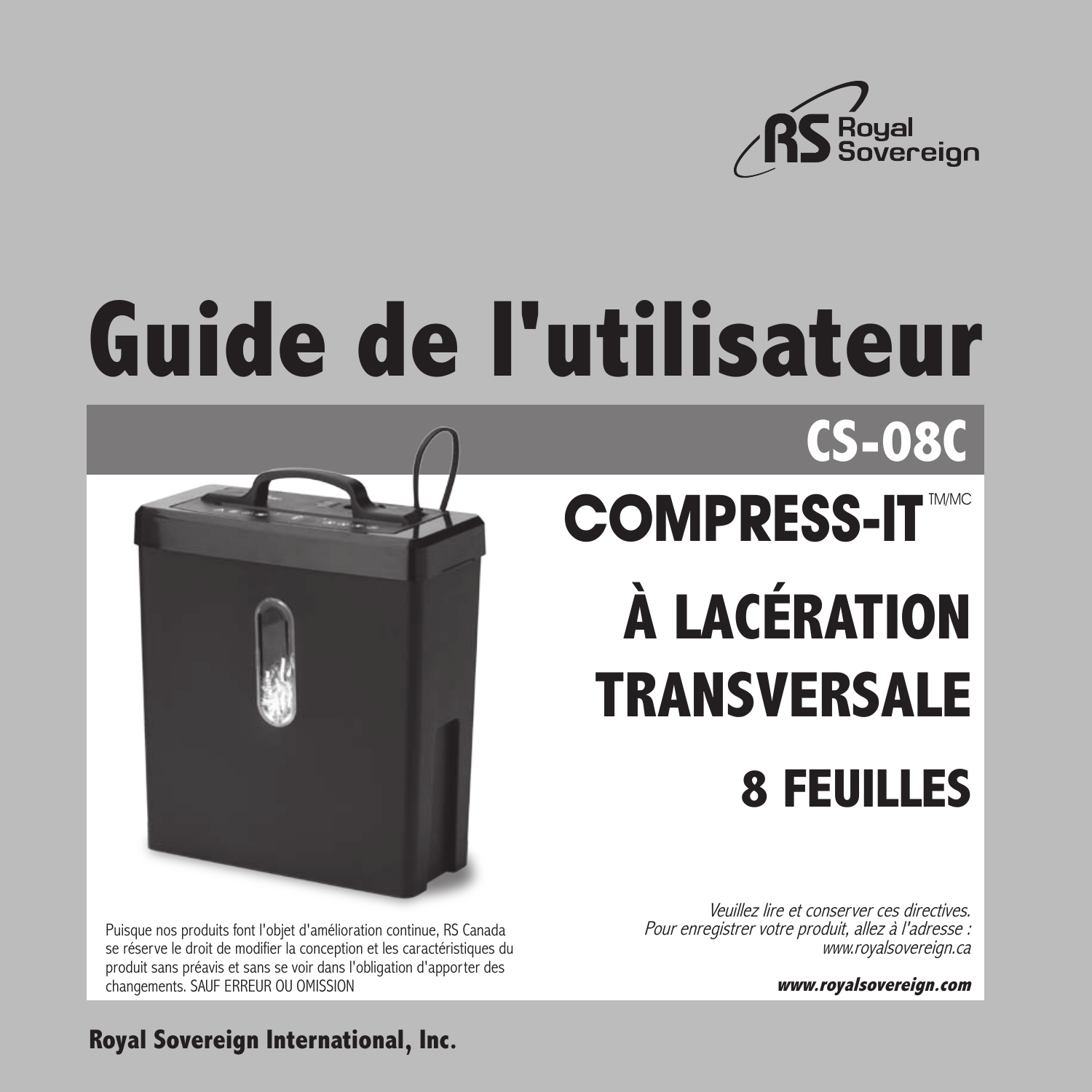![](_page_10_Picture_0.jpeg)

# **CONSIGNES DE SÉCURITÉ**

Les consignes de sécurité indiquées dans cette section doivent être lues et comprises avant de faire fonctionner cet appareil. Lors de l'utilisation de cet appareil, suivez toujours les précautions élémentaires concernant la sécurité afin de réduire le risque d'incendie, de décharge électrique ou de blessures. Conservez ces renseignements pour consultation future.

#### **RISQUES D'ACCIDENT**

Les images suivantes présentent les risques d'accident :

\*pour votre sécurité, veuillez connaître et respecter toutes les mesures pour éviter les risques d'accident.

![](_page_10_Picture_6.jpeg)

Une mauvaise utilisation de cet appareil peut Une mauvaise utilisation de cet appareil peut<br>
entraîner des dangers.<br>
NE PAS DÉMONTER : ne pas démonter les appareils.

\*Les risques suivants sont liés au mouvement et au déplacement de l'appareil.

## **AVERTISSEMENT**

|                                                                                                                                                                                                                                                                                                                                                                                                                                                                                                                        | Utilisez l'appareil uniquement en respectant la tension d'alimentation indiquée.<br>Ne modifiez pas les fils de distribution. Le non-respect de cette consigne pourrait causer un incendie ou une décharge<br>électrique.                         |  |
|------------------------------------------------------------------------------------------------------------------------------------------------------------------------------------------------------------------------------------------------------------------------------------------------------------------------------------------------------------------------------------------------------------------------------------------------------------------------------------------------------------------------|---------------------------------------------------------------------------------------------------------------------------------------------------------------------------------------------------------------------------------------------------|--|
|                                                                                                                                                                                                                                                                                                                                                                                                                                                                                                                        | Ne faites pas fonctionner l'appareil à proximité de vapeurs inflammables ou de matières thermosensibles. Le non-respect de cette<br>consigne pourrait causer un incendie ou des dommages internes à la déchiqueteuse.                             |  |
| Évitez de placer l'appareil à proximité d'une zone :<br>• de chaleur ou d'une zone vulnérable aux incendies comme une cuisinière ou un humidificateur;<br>· qui présente un taux d'humidité élevé;<br>• vulnérable aux fuites de gaz;<br>· exposée à un ensoleillement direct;<br>· poussiéreuse ou dans laquelle des vibrations se produisent;<br>· non stabilisée ou en pente.<br>Le non-respect de cette consigne pourrait causer un incendie, une décharge électrique ou des dommages internes à la déchiqueteuse. |                                                                                                                                                                                                                                                   |  |
|                                                                                                                                                                                                                                                                                                                                                                                                                                                                                                                        | Ne placez pas d'objets sur le dessus de l'appareil.                                                                                                                                                                                               |  |
| ⊚⊋                                                                                                                                                                                                                                                                                                                                                                                                                                                                                                                     | Lorsque vous déplacez la déchiqueteuse, veuillez la mettre hors tension et retirer le cordon d'alimentation de la prise. Une fiche ou un<br>cordon d'alimentation endommagés peut causer un incendie ou une décharge électrique.                  |  |
|                                                                                                                                                                                                                                                                                                                                                                                                                                                                                                                        | Veuillez garder l'appareil hors de la portée de jeunes enfants.<br>Évitez de manipuler la fiche avec des mains humides.<br>Le non-respect de cette consigne pourrait causer des blessures<br>Ceci peut causer une décharge électrique.<br>graves. |  |
|                                                                                                                                                                                                                                                                                                                                                                                                                                                                                                                        | Évitez de démonter, de réparer ou de modifier l'appareil. Veuillez communiquer avec un électricien compétent ou un membre du<br>service à la clientèle. Le non-respect de cette consigne pourrait causer un incendie ou une décharge électrique.  |  |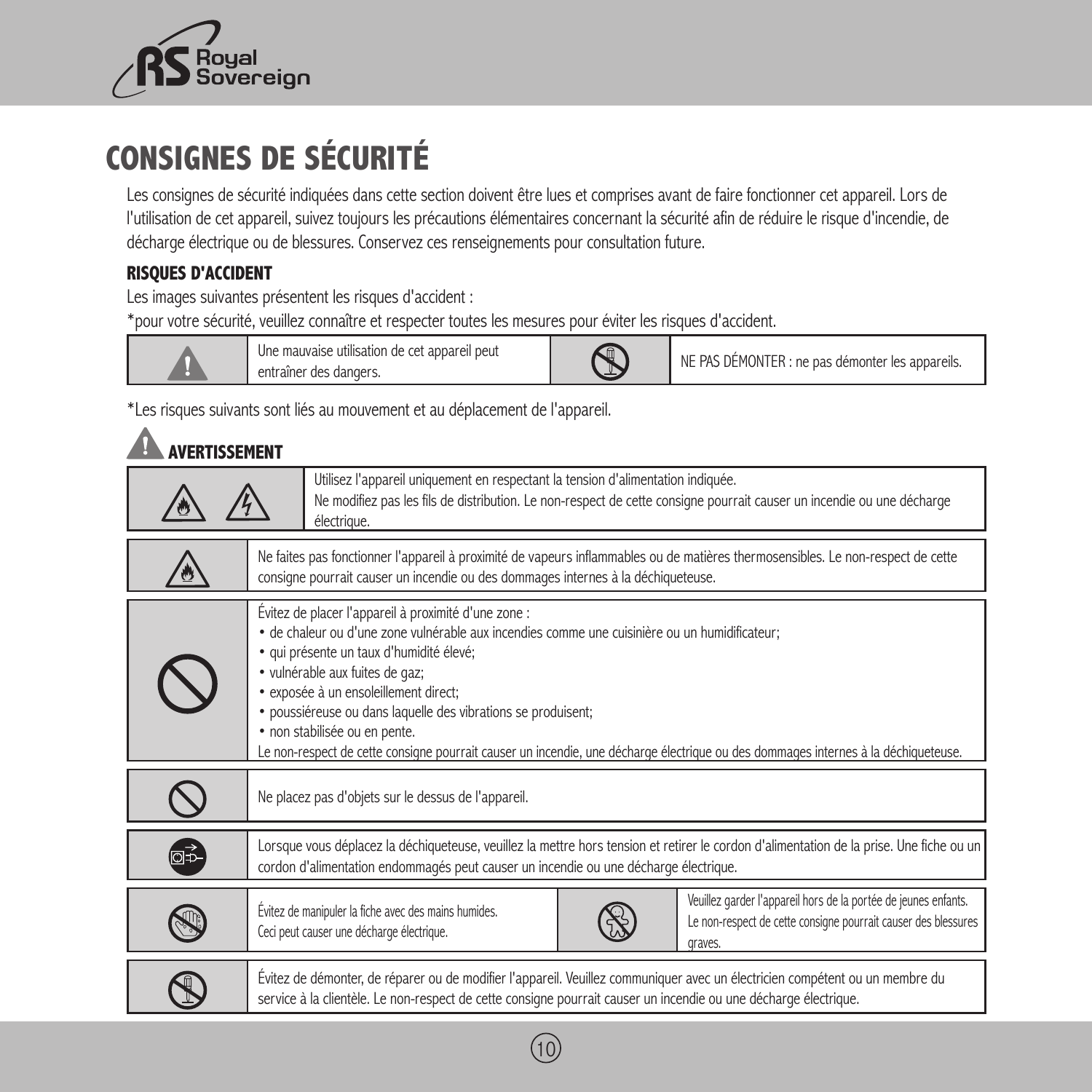|                 | Ne laissez pas de liquide sur l'appareil.<br>Le non-respect de cette consigne pourrait causer un<br>incendie ou une décharge électrique.<br>Veuillez tenir les produits aérosols loin de l'appareil.                                                                                                                                                                                                                                                                                                                                                                                                                                                                          |  |
|-----------------|-------------------------------------------------------------------------------------------------------------------------------------------------------------------------------------------------------------------------------------------------------------------------------------------------------------------------------------------------------------------------------------------------------------------------------------------------------------------------------------------------------------------------------------------------------------------------------------------------------------------------------------------------------------------------------|--|
|                 | Évitez d'endommager, de modifier ou de transformer le cordon d'alimentation ou la fiche. Ne placez pas d'objets lourds sur le cordon d'alimentation.<br>Évitez de tirer et de plier le cordon avec force. Une fiche ou un cordon d'alimentation endommagés peut causer un incendie ou une décharge électrique.                                                                                                                                                                                                                                                                                                                                                                |  |
|                 | Ne bloquez pas le dessus de l'appareil. Le non-respect de cette consigne pourrait causer un incendie ou un mauvais fonctionnement de l'appareil.<br>N'utilisez pas de matières inflammables lorsque vous nettoyez l'appareil. Le non-respect de cette consigne pourrait causer un incendie.                                                                                                                                                                                                                                                                                                                                                                                   |  |
| ⊡ত              | N'utilisez pas l'appareil si vous remarquez des taches d'une substance quelconque ou de produits chimiques sur le cordon d'alimentation ou la fiche. Le cas<br>échéant, mettez l'appareil hors tension et débranchez le cordon d'alimentation de la prise. Veuillez communiquer avec le service à la clientèle.<br>Évitez de démonter ou de réparer l'appareil par vous-même. Le non-respect de cette consigne pourrait causer un incendie ou une décharge électrique.                                                                                                                                                                                                        |  |
| <b>TTENTION</b> |                                                                                                                                                                                                                                                                                                                                                                                                                                                                                                                                                                                                                                                                               |  |
|                 | Évitez de faire fonctionner l'appareil si vous portez une cravate, un collier ou des vêtements amples. Veuillez attacher les cheveux<br>longs. Le non-respect de cette consigne pourrait causer des blessures corporelles.                                                                                                                                                                                                                                                                                                                                                                                                                                                    |  |
| ©⊅              | Veuillez mettre la déchiqueteuse hors tension et débrancher le cordon d'alimentation de la prise avant de procéder au nettoyage ou si<br>vous prévoyez ne pas l'utiliser pendant une période prolongée. Le non-respect de cette consigne pourrait causer une décharge électrique.                                                                                                                                                                                                                                                                                                                                                                                             |  |
|                 | • Évitez de pulvériser de l'eau ou des produits chimiques dans l'appareil lors du nettoyage. Le non-respect de cette consigne pourrait<br>causer un incendie ou une décharge électrique.<br>· Utilisez l'appareil uniquement pour le déchiquetage.<br>· En cas de mauvais fonctionnement ou d'autres problèmes avec l'appareil, veuillez immédiatement le mettre hors fonction.<br>Puis communiquez avec le service à la clientèle.<br>· Si vous sentez ou si vous apercevez de la fumée provenant de votre appareil, veuillez d'abord le mettre hors tension.<br>Débranchez par la suite le cordon d'alimentation de la prise et communiquez avec le service à la clientèle. |  |
|                 | Ne permettez pas aux enfants d'insérer du papier dans la déchiqueteuse.<br>N'insérez pas les doigts dans la déchiqueteuse.                                                                                                                                                                                                                                                                                                                                                                                                                                                                                                                                                    |  |
|                 | Utilisez la déchiqueteuse uniquement pour le papier, n'y insérez pas d'agrafes, de CD, de DVD ni de cartes de crédit.                                                                                                                                                                                                                                                                                                                                                                                                                                                                                                                                                         |  |

Évitez d'insérer des matières ou des substances étrangères dans la déchiqueteuse. Le non-respect de cette consigne pourrait causer un incendie ou des blessures corporelles.

![](_page_11_Figure_3.jpeg)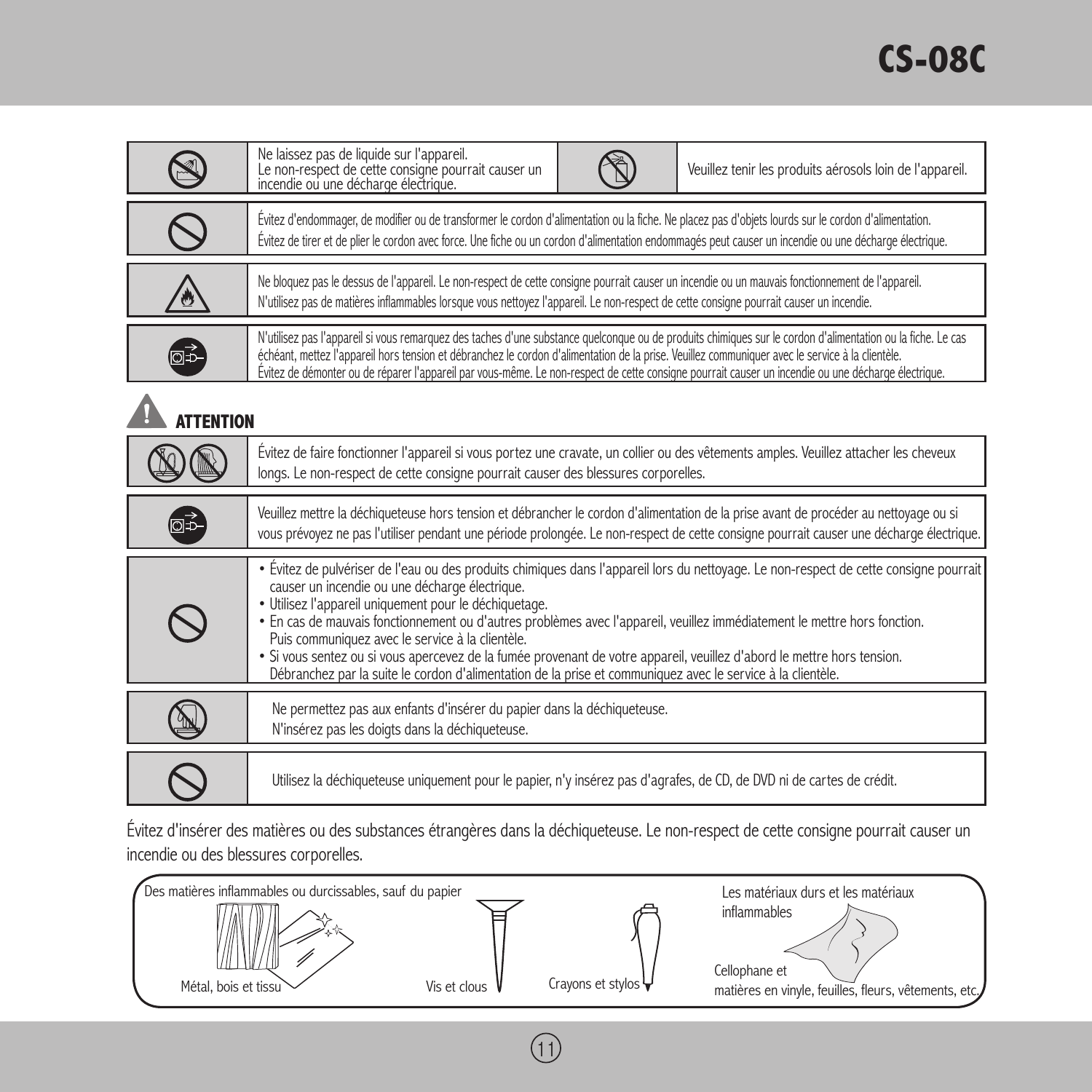![](_page_12_Picture_0.jpeg)

# **TABLE DES MATIÈRES**

![](_page_12_Picture_3.jpeg)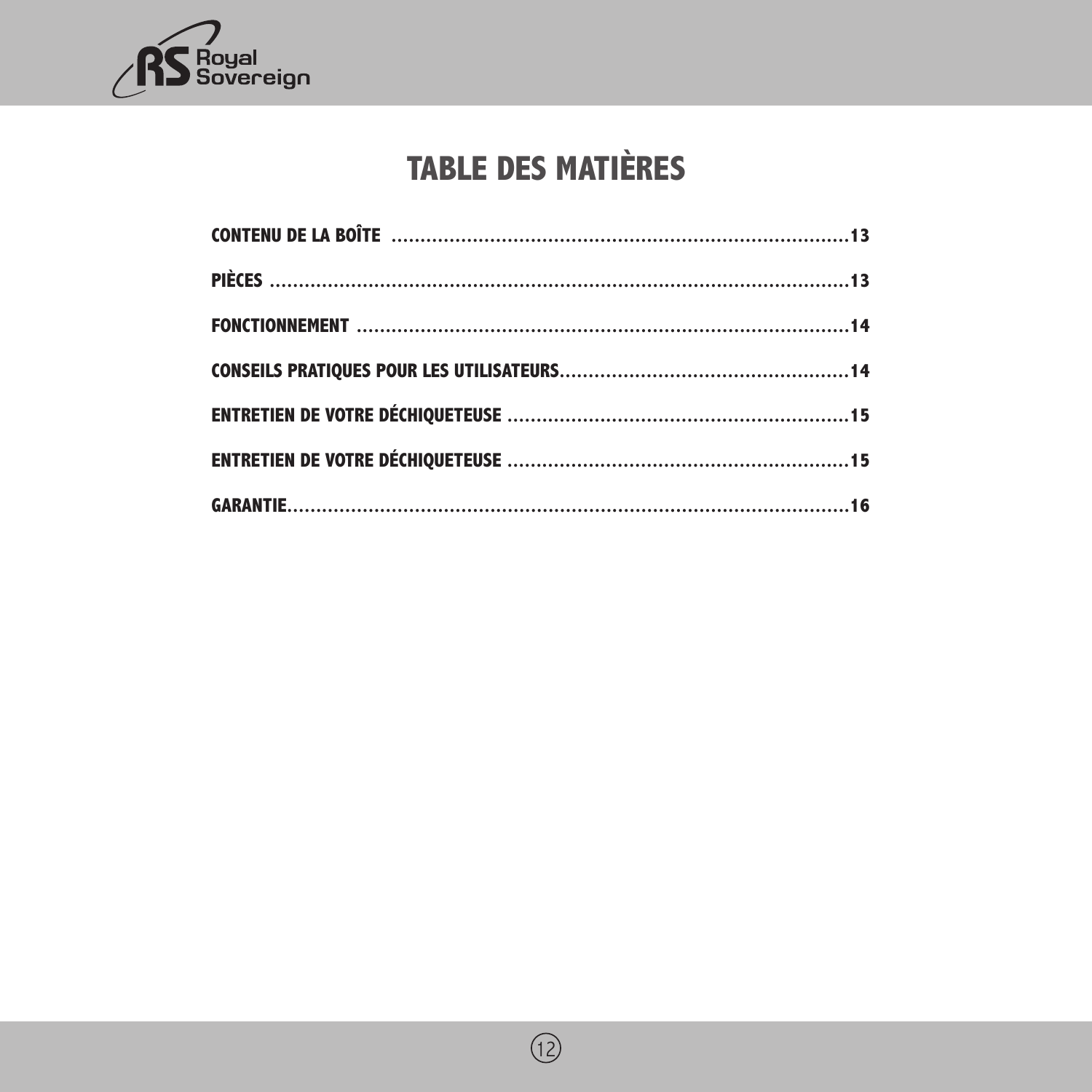# **CONTENU DE LA BOÎTE**

Déchiqueteuse à lacération transversale

# **PIÈCES**

![](_page_13_Picture_4.jpeg)

 $(13)$ 

À mesure que la corbeille se remplit, poussez simplement le dessus de la déchiqueteuse vers le bas pour compacter le papier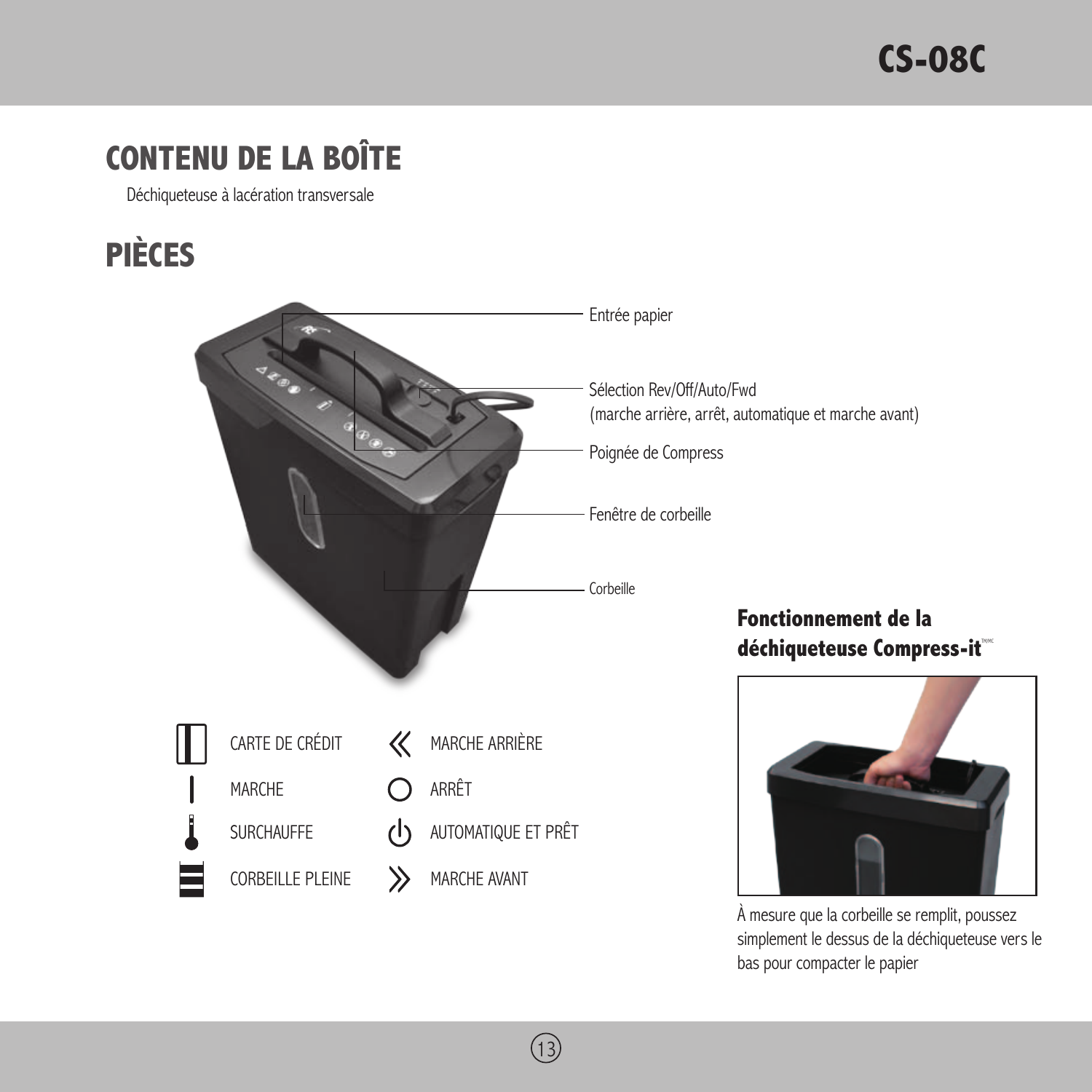![](_page_14_Picture_0.jpeg)

# **FONCTIONNEMENT**

- 1. Placez la déchiqueteuse correctement sur le panier.
- 2. Branchez le cordon d'alimentation.
- 3. Glissez l'interrupteur à la position « AUTO ».
- 4. Insérez le papier pour commercer le déchiquetage.

# **Conseils pratiques pour les utilisateurs**

#### **Élimination du bourrage papier**

Les bourrages papier peuvent se produire en cas de mauvaise insertion du papier ou de dépassement de la capacité de feuilles. Dans ce cas, glissez l'interrupteur à la position « REVERSE [<<] » (marche arrière) et retirez le papier en trop sur le dessus et tirez-le. AFIN D'EMPÊCHER LES BLESSURES, ÉVITEZ DE PLACER LES MAINS PRÈS DE LA FENTE D'ALIMENTATION. Une fois le papier dégagé, le déchiquetage normal peut se poursuivre. Si la déchiqueteuse bloque en position marche arrière, glissez l'interrupteur en position « AUTO » (automatique) et laissez-la dégager le blocage. Si le blocage se poursuit, faites glisser l'interrupteur entre les modes « REV » (marche arrière) et « AUTO » (automatique) jusqu'au déblocage de l'appareil. Si ces étapes ne permettent pas de débloquer l'appareil, débranchezle et retirez le papier bloqué à la main.

#### **Surchauffe**

En cas de surchauffe, la déchiqueteuse s'arrêtera automatiquement et toutes les fonctions cesseront afin de protéger le moteur. Mettez la déchiqueteuse hors tension et débranchez-la de la prise. Accordez suffisamment de temps pour permettre au moteur de refroidir. Le moteur doit atteindre une température sécuritaire pour que la déchiqueteuse fonctionne normalement. Une fois la période de refroidissement terminée, branchez la déchiqueteuse dans la prise, mettez-la en marche et reprenez vos activités. Veuillez vider la corbeille afin d'éviter la surcharge du panier et d'endommager le mécanisme de coupe.

#### **Fonction de corbeille pleine**

Certaines déchiqueteuses sont équipées d'un capteur mécanique ou optique de corbeille pleine. La déchiqueteuse cesse de fonctionner dès que le panier est plein. Veuillez vider le panier afin de reprendre les activités.

#### **Vidange du panier**

Mettez toujours la déchiqueteuse hors tension et débranchez le cordon d'alimentation de la prise c.a. avant de la nettoyer, de la déplacer ou de vider la corbeille.

Gardez toujours la corbeille vide afin de ne pas nuire au fonctionnement de la déchiqueteuse. Ne laissez jamais la corbeille se remplir. Les papiers déchiquetés pourraient remonter dans la déchiqueteuse et causer des bourrages.

#### **Agrafes et trombones**

Bien que nos déchiqueteuses soient conçues pour déchiqueter une agrafe régulière à l'occasion, vous devriez, si possible, les retirer. Veuillez également retirer les agrafes industrielles, non standard ou de grande taille. Les trombones ne devraient jamais être déchiquetés, car ils réduisent considérablement la durée de la déchiqueteuse. Veuillez retirer les agrafes et les trombones des papiers avant de procéder au déchiquetage.

![](_page_14_Picture_18.jpeg)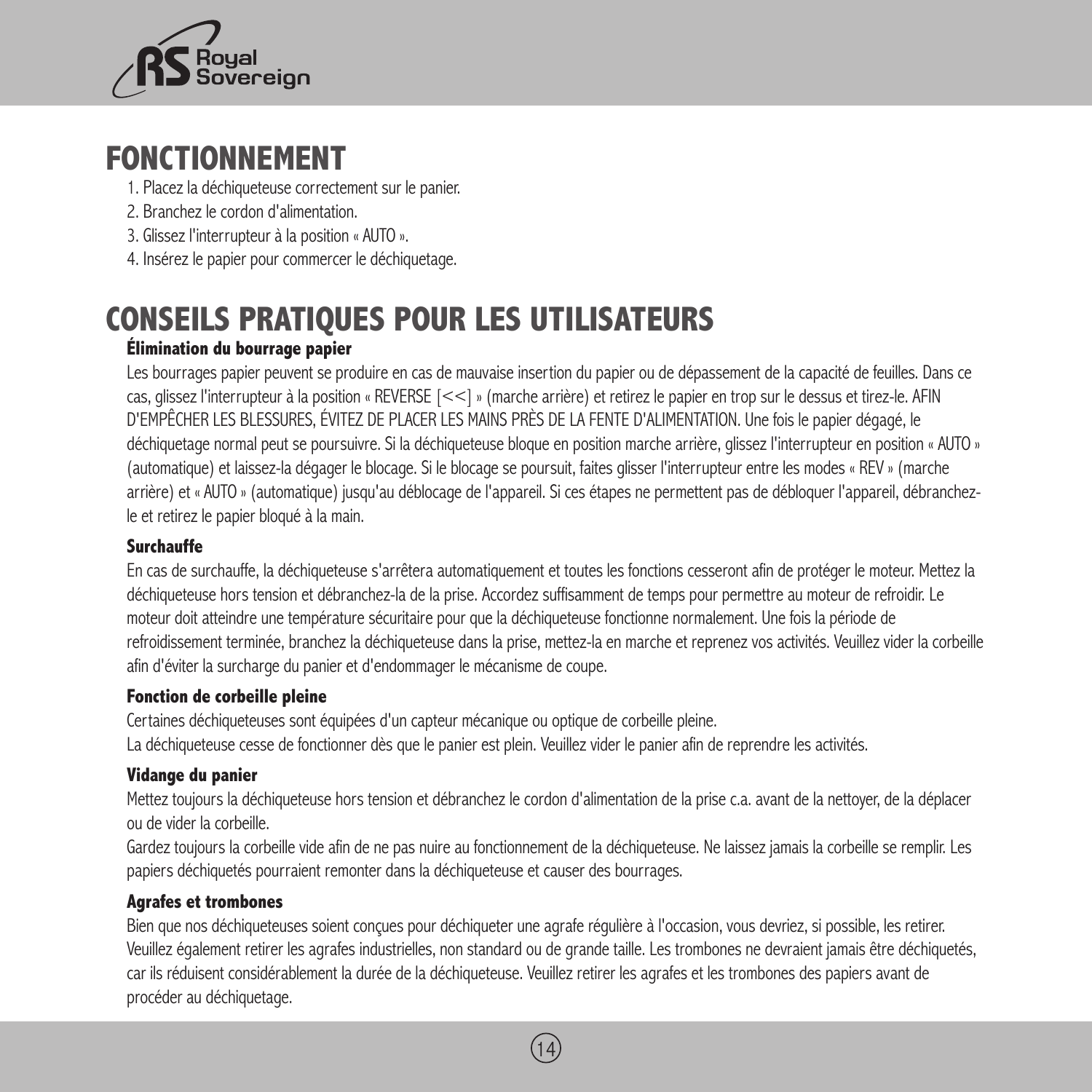# **Entretien de votre déchiqueteuse**

#### **Veuillez lubrifier les lames périodiquement**

- Utilisez uniquement les lubrifiants spécialement conçus pour votre déchiqueteuse, par exemple un lubrifiant à déchiqueteuse ou du lubrifiant en feuilles pour déchiqueteuse.
- N'utilisez JAMAIS de lubrifiants à vaporiser.
- Veuillez suivre les consignes indiquées sur l'emballage du lubrifiant à déchiqueteuse.
- Ne touchez pas à la surface de découpage.
- Continuez de recycler les déchets de papier de la façon habituelle.

#### **Lorsque vous utilisez du lubrifiant en feuille**

N'ouvrez jamais le lubrifiant en feuille et ne le percez pas. Veuillez vider la corbeille avant d'utiliser la déchiqueteuse. Déchiquetez une feuille de lubrifiant par feuille d'alimentation dans le sens des flèches, directement dans l'entrée papier selon les directives qui accompagnent votre déchiqueteuse. Après avoir déchiqueté complètement une feuille de lubrifiant, faites fonctionner la déchiqueteuse en mode arrière pendant six secondes pour un rendement optimal. Alignez la première feuille de lubrifiant à la gauche de la gorge de la déchiqueteuse. La prochaine fois que vous utiliserez une feuille de lubrifiant, veuillez aligner le sachet à droite de la gorge de la déchiqueteuse. Veuillez alterner l'alignement des sachets de gauche à droite afin que tout le mécanisme de découpage demeure lubrifié. Lubrifiez à nouveau votre déchiqueteuse en déchiquetant une feuille de lubrifiant après une utilisation de 30 minutes ou au minimum deux fois par mois afin de maintenir un rendement maximal.

# **FICHE TECHNIQUE**

| <b>Modèle</b>            | <b>CS-08C</b>                                                             |
|--------------------------|---------------------------------------------------------------------------|
| Type de lacération       | Transversale                                                              |
| Capacité de déchiquetage | 8 feuilles                                                                |
| Capacité du panier       | 18,5 L (4,9 Gallons)                                                      |
| Taille des lambeaux      | 4mm $\times$ 33mm (0,16 po $\times$ 1,30 po)                              |
| Niveau sonore            | $<$ 72dB                                                                  |
| Vitesse de déchiquetage  | 2,4m/min                                                                  |
| Cycle de fonctionnement  | 2 min ON (en marche) / 30 min OFF (arrêt)                                 |
| Taille de la gorge       | 220 mm (8,66 po)                                                          |
| Dimensions (L×P×H)       | $360 \times 175 \times 434$ mm (14,3 po $\times$ 6,8 po $\times$ 17,1 po) |
| Poids                    | 3,8 kg (8,4 lb)                                                           |
| Tension                  | CA120 V 60 Hz                                                             |

![](_page_15_Picture_12.jpeg)